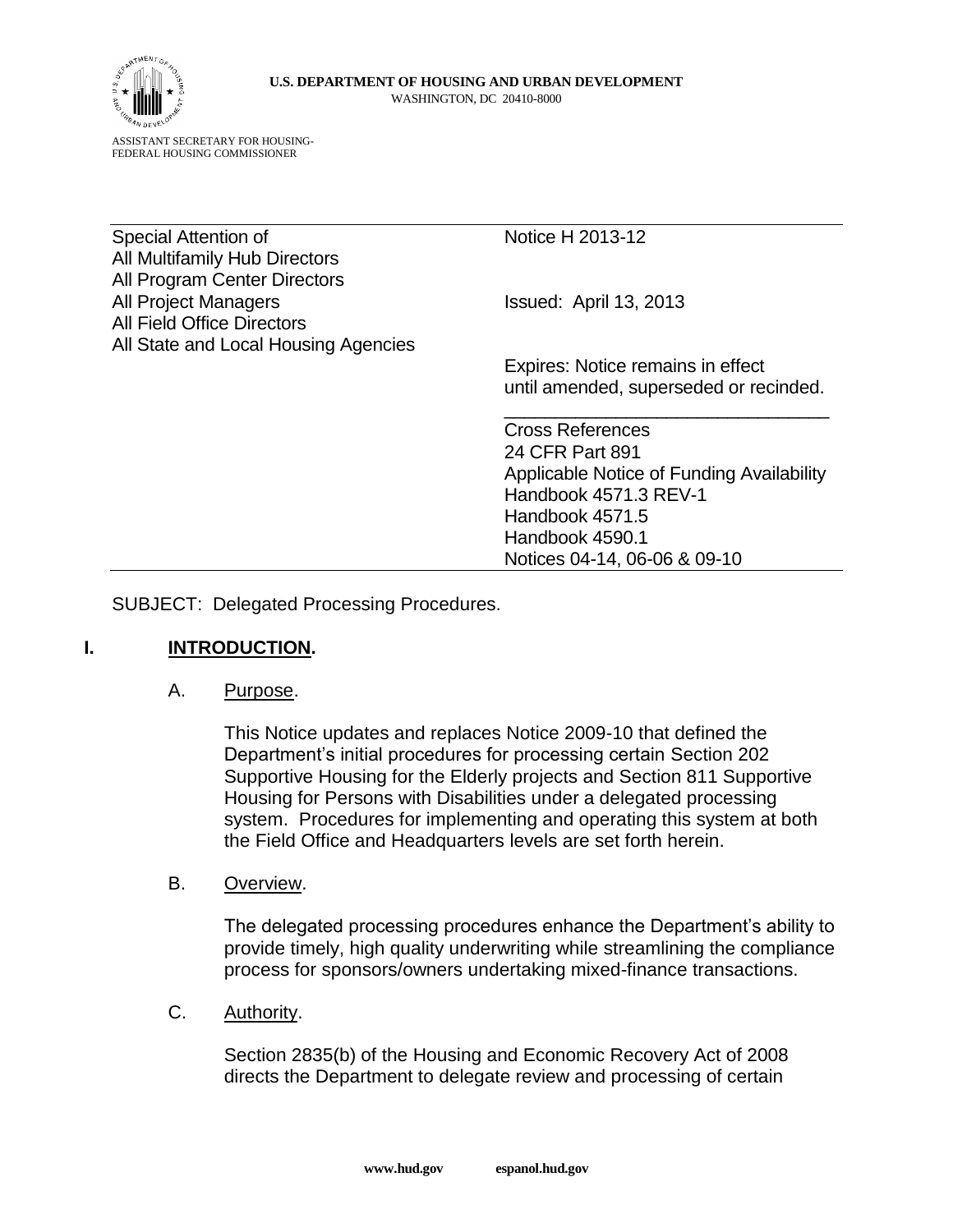Section 202 Supportive Housing for the Elderly projects to selected State or local housing agencies.

The Frank Melville Supportive Housing Investment Act of 2010 (SHIA), Public Law 111 - 374 (January 4, 2011) amended section 811 of the Cranston-Gonzalez National Affordable Housing Act of 1990. SHIA directs the Department to delegate review and processing of certain Section 811 Supportive Housing for Persons with Disabilities multifamily projects with supportive services (but not including any project that is a group home or independent living facility) to selected State or local housing agencies.

- 1. A State or local housing agency must:
	- Be in geographic proximity to the project (See Section III.B. below.);
	- Demonstrate experience and capacity for underwriting multifamily housing loans that provide housing and supportive services; and
	- Agree to issue a firm commitment within 12 months of delegation.
- 2. HUD retains the authority to process projects where no State or local housing agency has applied or been approved to provide delegated processing.
- 3. Delegated processing *can only be used* where the Sponsor's application in response to a notice of funding availability (NOFA) indicates that:
	- a. Development funds for a proposed Section 202 project will be provided by a combination of capital advance funding and any other source of funding exclusive of the Sponsor's financial contribution.
	- b. Development funds for a proposed multifamily project with Section 811 units (but not including any project that is a group home or independent living facility) will be provided by a combination of capital advance funding and any other source of funding exclusive of the Sponsor's financial contribution. Note that only 25 percent or fewer of units in a multifamily project may receive Section 811 funding.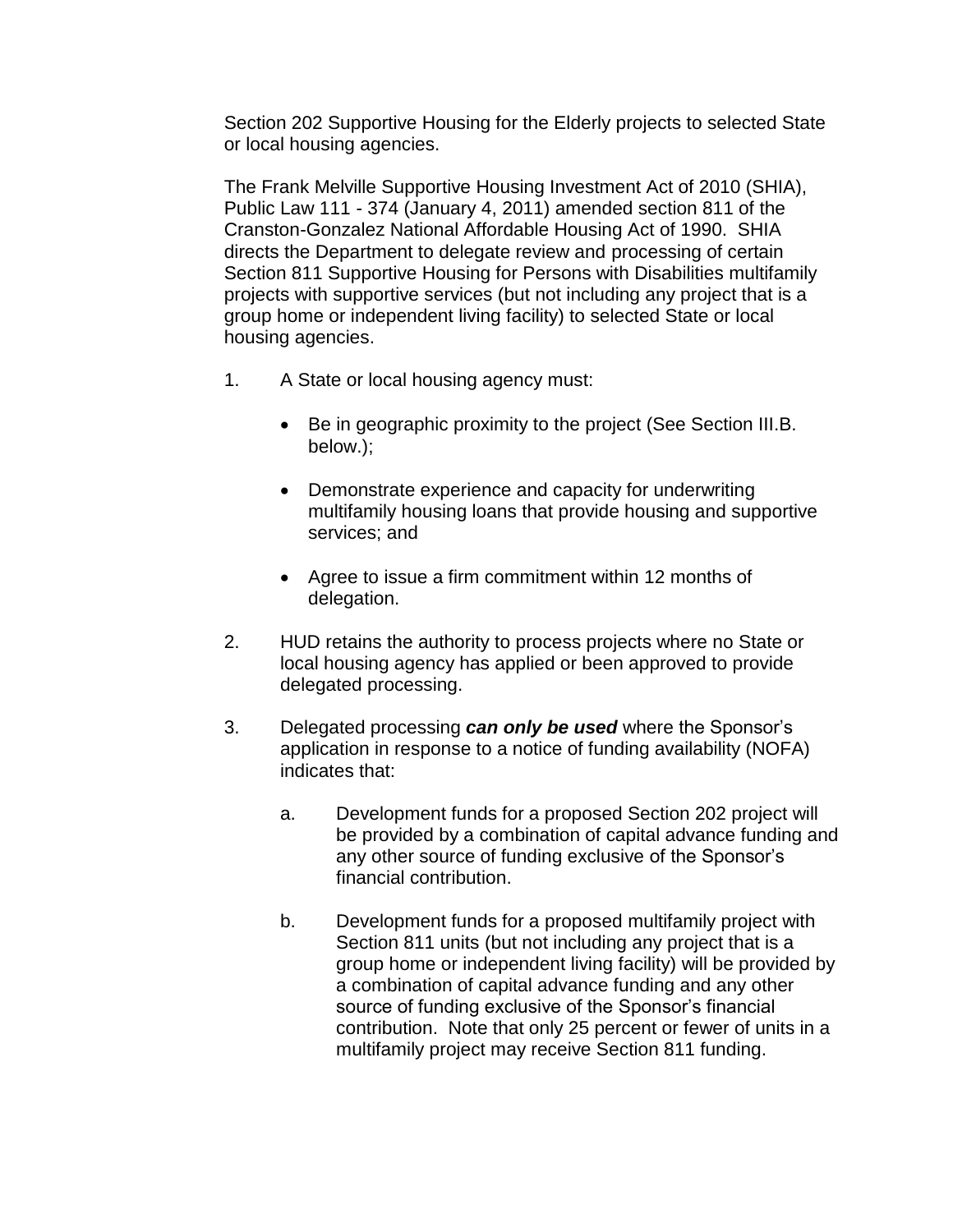- 4. Within 30 calendar days of the date the Sponsor signs the Agreement Letter, HUD must delegate review and processing to a State or local housing agency. (See Section IV. below.)
- 5. The applicable HUD Multifamily Program Center retains the authority to approve rents and development costs *after receipt* of the proposed firm commitment from the Delegated Processing Agency (DPA). (See Section III.C.7. below.)
- 6. HUD will execute the Capital Advance Agreement, Form HUD 90167-CA, within 60 days of the DPA's issuance of the firm commitment for the release of capital advance proceeds during construction.

*Note: In certain Section 202/811 mixed-finance transactions, the DPA will issue a firm commitment for the release of the capital advance proceeds upon completion of the project. In these transactions, the Capital Advance Agreement, Form HUD 90167-CA*, *is not used.*

## **II. APPROVAL OF DELEGATED PROCESSING AGENCIES.**

- A. All Section 524(c) Risk Sharing Lenders are automatically approved as DPAs. A Risk Sharing Lender need only execute a Delegated Processing Agreement ("Agreement") with HUD. See Appendix 2.
- B. Other State or local housing agencies must apply to be a DPA under the modified risk-sharing instructions discussed in Section VI below. Once the State or local housing agency is approved *and* signs the Agreement they will be referred to as a DPA.
- C. All DPAs previously approved under Notice 2009-10 need to sign the new Delegated Processing Agreement, Form HUD 90001 dated 6/11 within 60 days of the date of this Notice.
- D. To delegate the review of a project, the Agreement must be executed within 30 calendar days of the date the Sponsor signs the Fund Reservation Agreement Letter.

## **III. HOW THE PROGRAM WORKS.**

A. Under the delegated procedure, a DPA: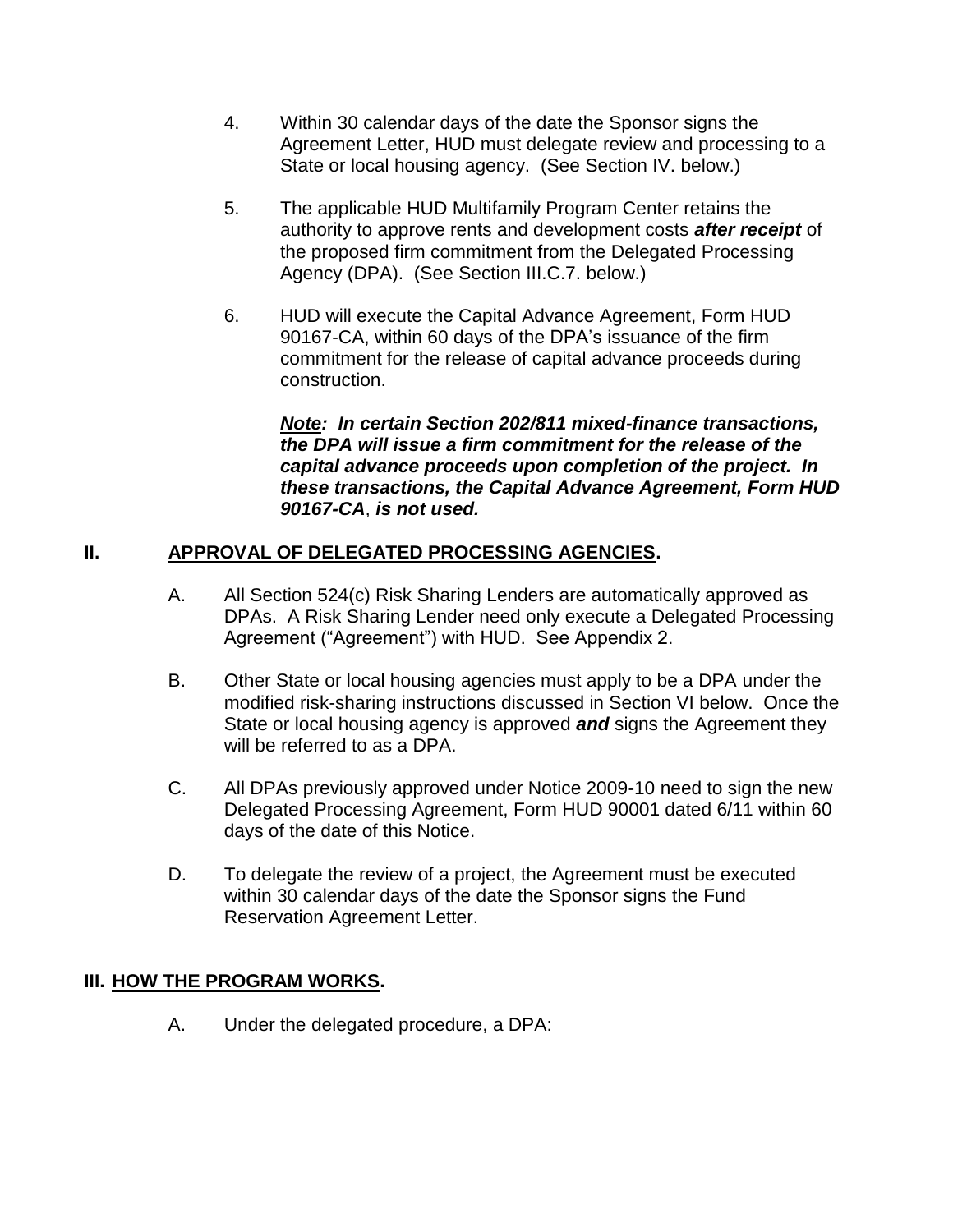- 1. Is vested with the processing authority provided by section 2835(b) of the Housing and Economic Recovery Act of 2008, P.L. 110-289 and SHIA, Public Law 111 – 374.
- 2. Must act under this authority in accordance with applicable NOFA and program regulations, notices, handbooks, forms and other directives. These materials are referred to as the Operating Procedures Authorities and Guidance.
- B. Geographic proximity to the project means:
	- 1. A State housing agency approved as a DPA may process any delegated Section 202/811 project within the State.
	- 2. A local housing authority approved as a DPA may only process a delegated Section 202/811 project located within its jurisdiction.
- C. DPAs are responsible for processing and underwriting under this Delegated Processing Procedure. There are three underwriting options discussed below.
	- 1. Level A. The DPA will underwrite the proposed project using HUD's underwriting standards and forms.
	- 2. Level B. The DPA will underwrite the proposed project using HUD's underwriting standards and forms and act as the construction administrator.
	- 3. Level C. This option is only available where there is a mixedfinanced transaction involving additional non-assisted units. In this case, the DPA will use HUD's underwriting standards and forms when underwriting the capital advance assisted units in the project. For the non-assisted units, the DPA may use its own underwriting standards and HUD forms. Furthermore, the DPA may or may not act as construction administrator.
- D. The DPA has up to 12 months from the date on which the project was assigned under the Delegated Processing Agreement to issue a firm commitment. The following is a broad outline of the necessary steps to be followed before a DPA can issue a firm commitment.
	- 1. The DPA's underwriting cannot use capital advance and project rental assistance contract (PRAC) amounts that exceed the amounts obligated in the Agreement Letter without first getting written authorization from the Assistant Secretary for Housing - FHA Commissioner.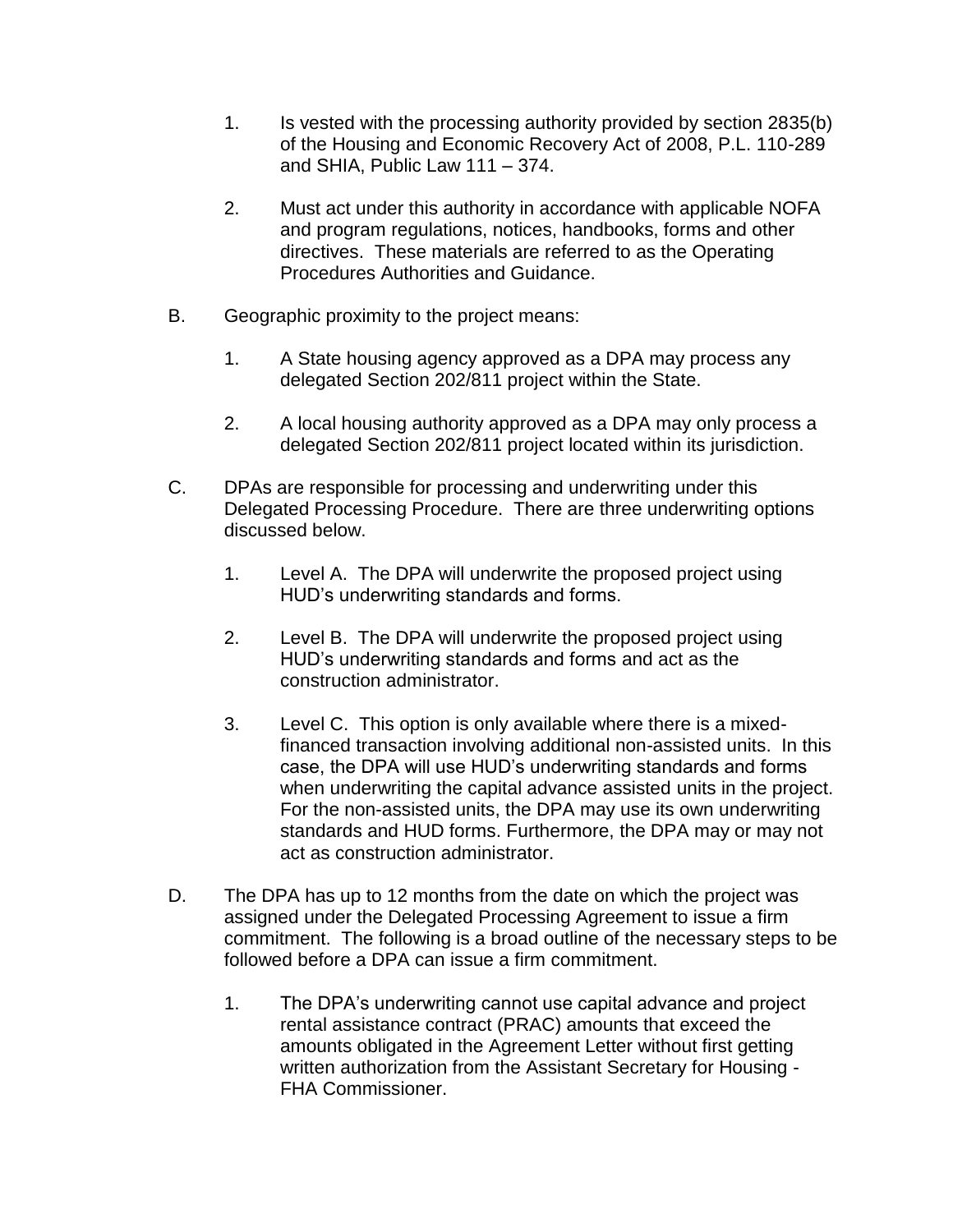- 2. The DPA holds the planning conference with the Sponsor and its development team within 30 days of accepting the assignment. The applicable Multifamily Program Center with jurisdiction shall participate to discuss initial closing, construction administration, occupancy and final closing.
- 3. The DPA's certified general appraiser will review and approve or reject the Owner's site appraisal.
- 4. The Nonprofit Sponsor/Owner submits copies of the firm commitment application and the supporting documentation to both the applicable Multifamily Program Center and the DPA. Upon receipt of the firm commitment application and the supporting documentation, the Program Center will complete the Environmental Review and inform the DPA of its findings. See Environmental Review Section VIII.
- 5. The DPA receives and reviews the firm commitment application and supporting documentation from the Sponsor, to determine feasibility and consistency with HUD's legal and programmatic requirements.
- 6. Before issuing the firm commitment, the DPA will provide the applicable Multifamily Program Center with a copy of the proposed firm commitment and supporting documentation.
	- a. The applicable Multifamily Program Center has 15 business days after receipt of the draft commitment to review, approve or disapprove and comment on the reasonableness of the proposed rents and development costs.
		- 1) The 15 days will be extended if the proposed processing requires HUD approved regulatory waivers.
		- 2) This review period does not count against the DPA's 12-month processing timeline.
	- b. If the applicable Multifamily Program Center disallows the development costs or rents, the DPA and/or Sponsor have two options:
		- 1) Option 1 is to accept the applicable Multifamily Program Center's findings and reprocess the firm commitment.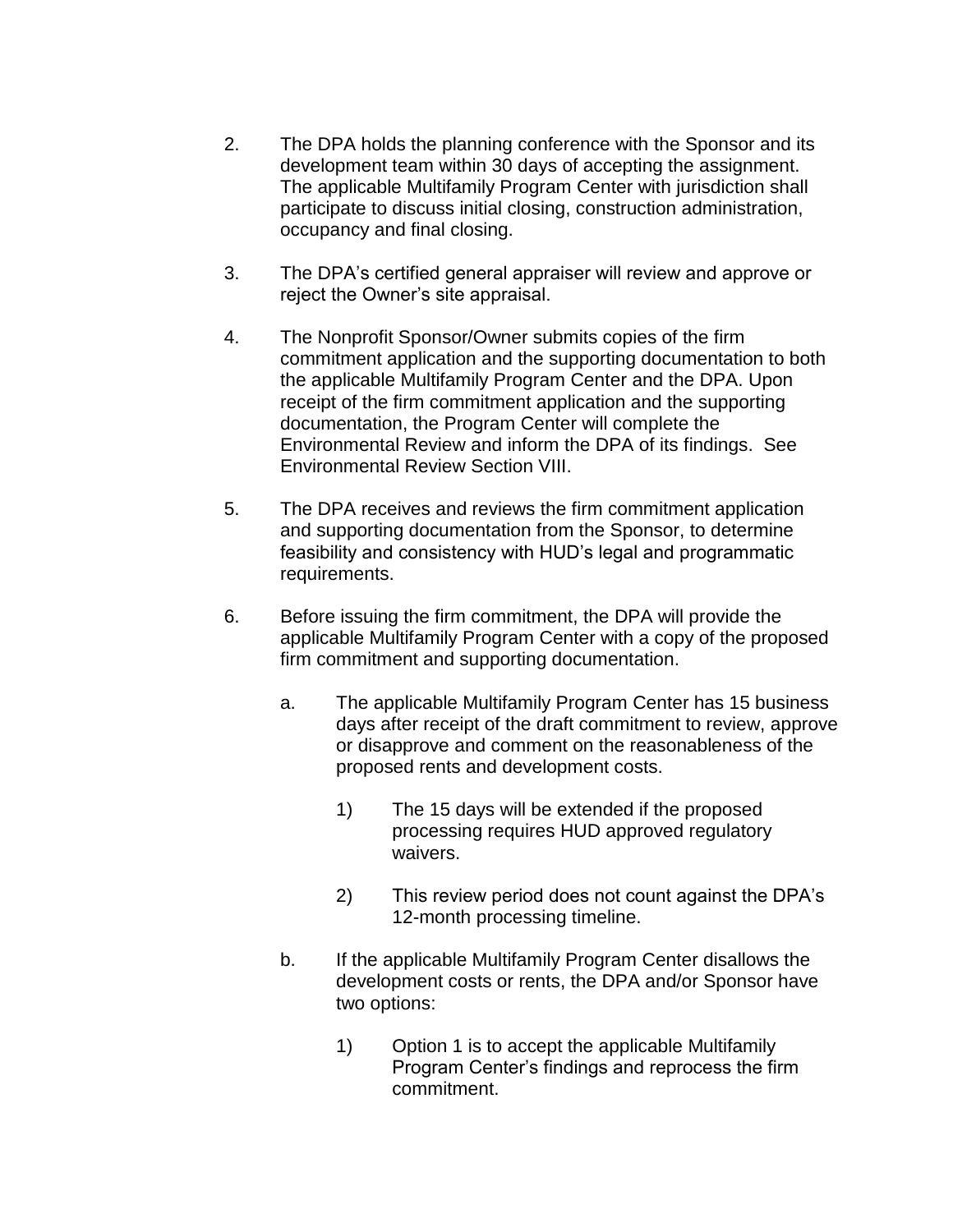- 2) Option 2 is to appeal the applicable Multifamily Program Center's determination.
	- Any appeal should be addressed to the applicable Multifamily Hub Director.
	- The time consumed by the appeal process shall not count against the DPA's 12-month processing timeline.
- c. Failure of the applicable Multifamily Program Center to respond within the comment period will constitute approval of the development costs estimate and the rents.
- 7. The DPA may receive an incentive payment for issuing the firm commitment earlier than the 12-month deadline or be charged a penalty for issuing the firm commitment after the 12-month deadline. In no case can the amount of the penalty exceed the base fee.
- 8. The DPA is responsible for any reprocessing of the firm commitment before initial closing at no additional charge to HUD.
	- a. To assure compliance with this requirement HUD will withhold 10 percent of the DPA's base fee. The holdback will be released:
		- For the issuance of a firm commitment for the release of capital advance proceeds during construction, when the project reaches initial closing.
		- For the issuance of a firm commitment for the release of capital advance upon project completion, when the project starts construction.
	- b. Failure to comply with this requirement will result in forfeiture of the holdback.
- E. Construction administration activities
	- 1. If the DPA chooses to act as construction administrator, the following are required activities in order to reach final closing:
		- a. Initial Closing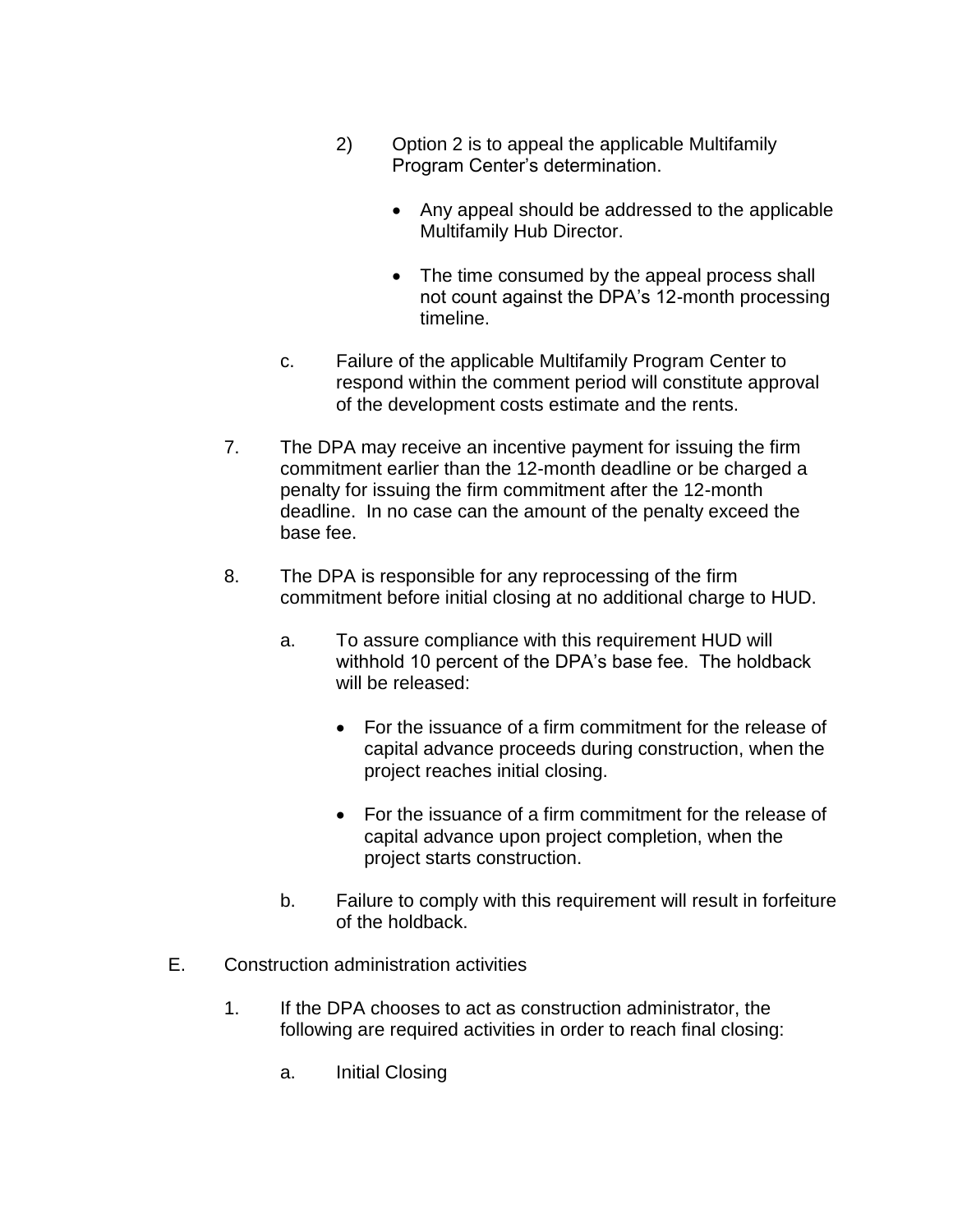- b. Construction loan inspections
- c. Review and approval of construction change orders, including assuring that the funds are available. Change orders resulting in an increase to the total development cost must be approved by HUD.
- d. Davis Bacon wage issues, if any
- e. Releases for escrows
- f. Processing of construction draws
- g. Permission to Occupy
- h. Cost certification
- i. Final Closing
- 2. If the DPA chooses to act as the construction administrator, the DPA is responsible for any reprocessing during construction administration before final closing at no additional charge to HUD. To assure compliance with this requirement HUD will withhold 10 percent of the DPA's base fee until the project reaches final closing.
- F. Reasonable fees.
	- 1. The DPA may assess a reasonable fee.
	- 2. The DPA's fee is not part of the capital advance amount shown in the Agreement Letter. However, the fee is paid from either the Section 202 or the Section 811 available appropriations.
	- 3. The maximum DPA fees HUD will reimburse will be computed on a percentage basis of the amount of the original capital advance award. The table below represents the maximum fees HUD will pay a DPA.

| <b>New Construction or Rehabilitation</b> |                                                                                                                                               |                                  |  |  |
|-------------------------------------------|-----------------------------------------------------------------------------------------------------------------------------------------------|----------------------------------|--|--|
|                                           | Issue the firm commitment within 12 months of the<br>delegation or issue a rejection letter resulting in HUD's<br>termination of the funding. | 100 basis<br>points              |  |  |
|                                           | Sliding scale bonus for a firm commitment issued before<br>the 12 month deadline.                                                             | 8.3 basis<br>points per<br>month |  |  |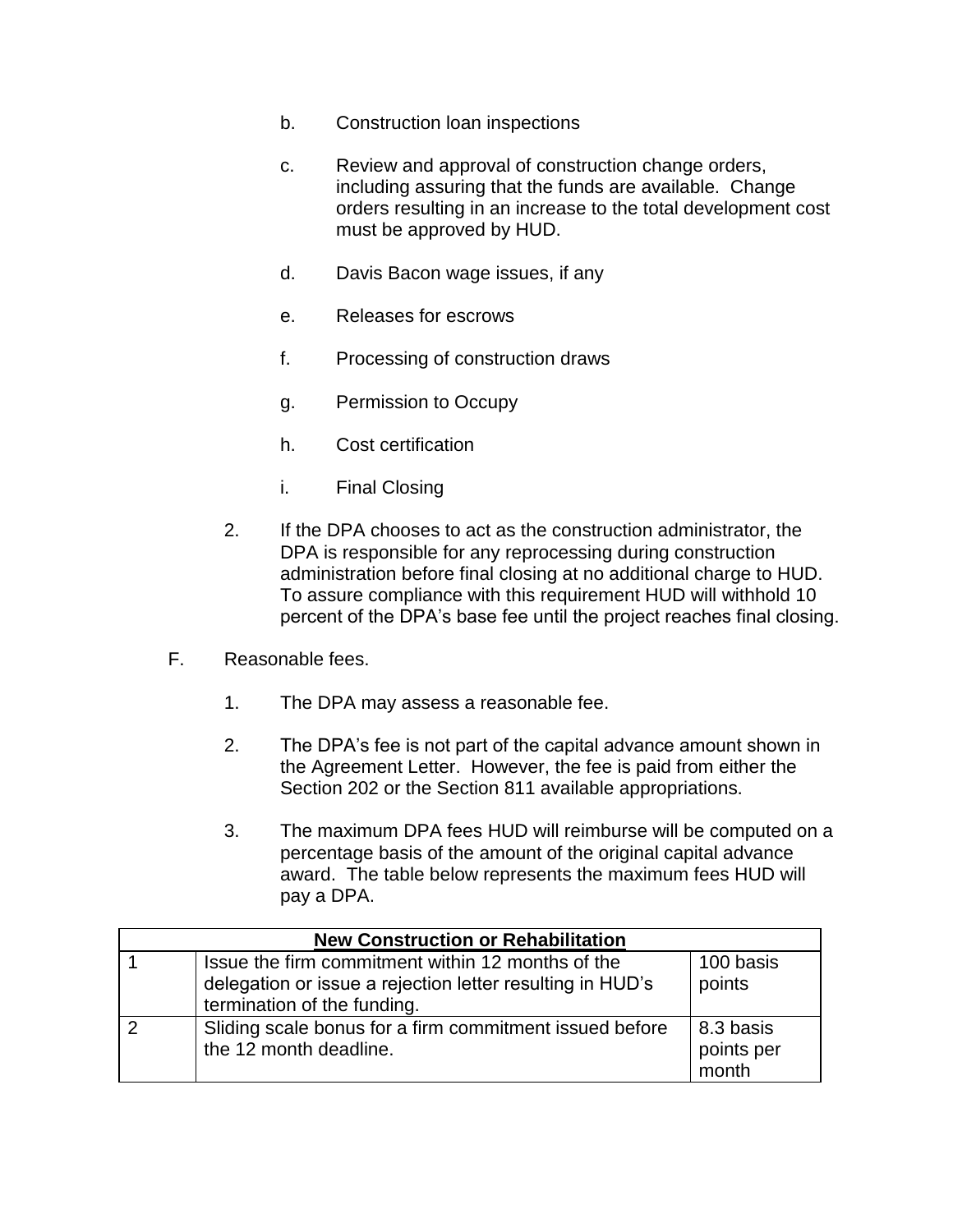| 3 | Sliding scale penalty for every month beyond the original<br>12 month deadline for issuing the firm commitment. | 8.3 basis<br>points per<br>month |
|---|-----------------------------------------------------------------------------------------------------------------|----------------------------------|
|   | Construction administration                                                                                     | 75 basis<br>points per<br>month  |
| 5 | Bonus if Project reaches final closing within 6 months of<br>project completion                                 | 25 basis<br>points               |

| <b>Acquisition of Existing Project with or without Repairs</b> |                                                                                                                                                                                                                  |                                                                                                              |  |  |  |
|----------------------------------------------------------------|------------------------------------------------------------------------------------------------------------------------------------------------------------------------------------------------------------------|--------------------------------------------------------------------------------------------------------------|--|--|--|
|                                                                | Issue the firm commitment within 12 months of the<br>delegation or issue a rejection letter resulting in HUD's<br>termination of the funding.                                                                    | 75 basis<br>points                                                                                           |  |  |  |
| $\overline{2}$                                                 | Sliding scale bonus for a firm commitment issued before<br>the 12 month deadline.                                                                                                                                | 8.3 basis<br>points per<br>month                                                                             |  |  |  |
| 3                                                              | Sliding scale penalty for every month beyond the original<br>12 month deadline for issuing the firm commitment.                                                                                                  | 8.3 basis<br>points per<br>month                                                                             |  |  |  |
| 4                                                              | If applicable:<br>Inspections of critical and non-critical repairs<br>$\bullet$<br>completed before initial/final closing; and<br>Inspection of non-critical repairs after initial/final<br>$\bullet$<br>closing | 100 basis<br>points of the<br>cost of<br>repairs or<br>\$30 per<br>dwelling unit,<br>whichever is<br>greater |  |  |  |

#### *Note: A basis point is defined as one one-hundredth of one percent.*

# **Compensation Examples**

The firm commitment for a new construction project was issued in 11 months. Estimated development cost: \$8,250,000

| Capital advance amount: \$7,000,000 |                                    |
|-------------------------------------|------------------------------------|
| The base fee:                       | $$7,000,000 \times .01 = $70,000$  |
| Incentive fee:                      | $7,000,000$ X .00083 X 1 = + 5,810 |
| Total fee paid:                     | \$75,810                           |

Construction administration was also conducted by the DPA and final closing was reached within 6 months of completion. The base fee: \$7,000,000 X .0075= \$52,500

| The pase ree:   | UUC, SC& =C\UU. A UUU,UUU, \&        |          |
|-----------------|--------------------------------------|----------|
| Incentive fee:  | $$7,000,000 \times 0025 = + $17,500$ |          |
| Total fee paid: |                                      | \$70,000 |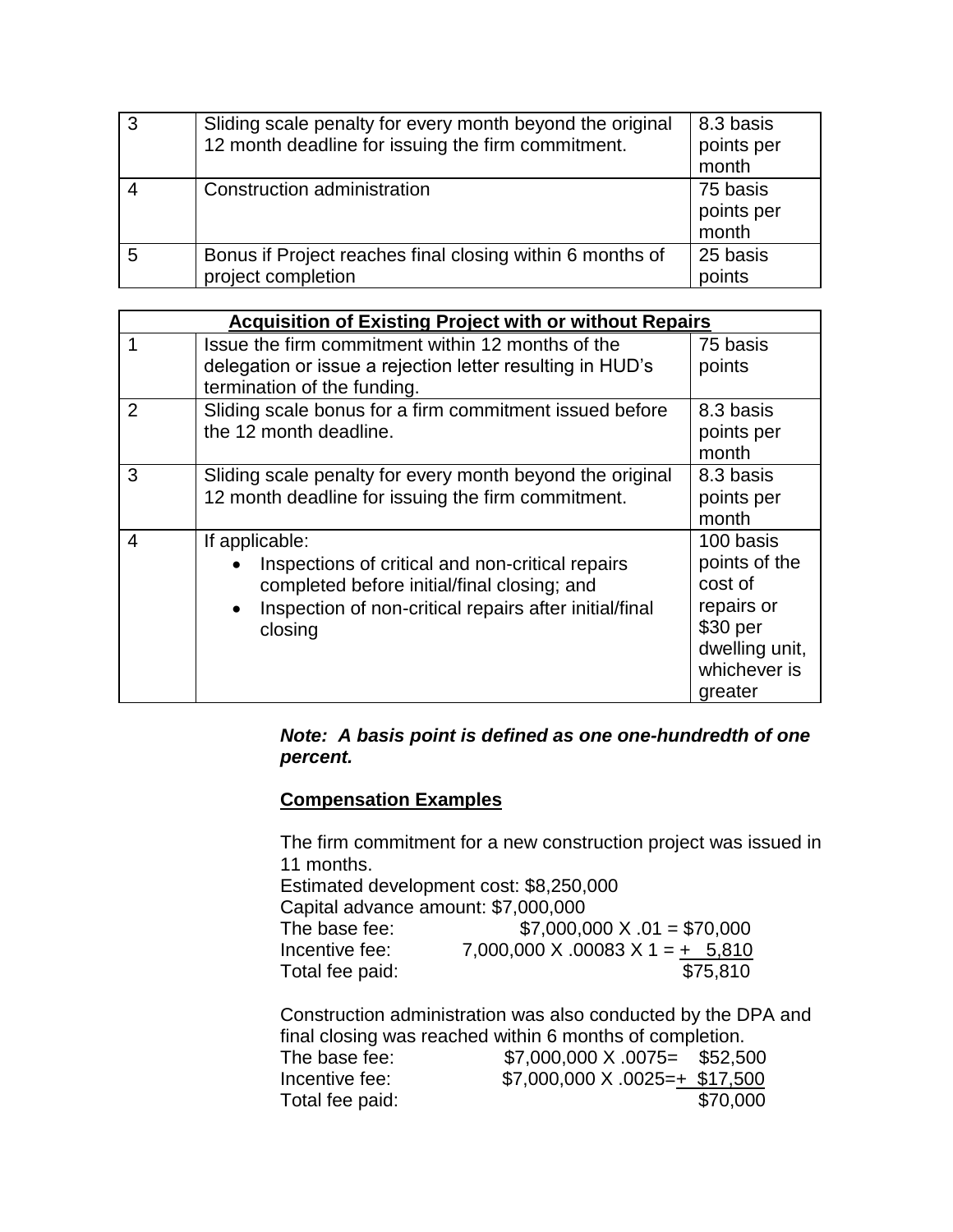The firm commitment for a substantial rehabilitation project was issued in 14 months. Estimated development cost: \$2,000,000 Capital advance amount: \$1,855,000 The base fee:  $$1,855,000 \text{ X}.01 = $18,550$ Penalty fee:  $$1,855,000 \times 0.0083 \times 2 = - $3,079$ Total fee paid:  $$15,471$ 

- 4. Other fees paid to the DPA.
	- a. The DPA cannot be paid twice for the same services. For example the DPA also underwrites a construction loan in a mixed-finance transaction. Any underwriting fees charged to the Owner must be reduced by 50 percent.
	- b. In the case of a mixed-finance transaction with additional non-assisted units, if the DPA chooses to charge reasonable additional fees based on increased work load of the additional non-assisted units, the amount of these fees is to be negotiated between the Owner and the DPA. The DPA's fees, if any, charged to the owner will not be paid using HUD funds.
- F. Within 18 months, all delegated processing cases must reach either:
	- 1. Initial closing with release of capital advance funds during construction; or
	- 2. Start of construction where capital advance funds are released upon project completion.
- G. The DPA may provide financial assistance to the project. For example, the DPA may be awarding HOME funds and/or low-income housing tax credits.

#### **IV. ASSIGNING A DPA TO A PROJECT.**

- A. General Rule.
	- 1. Once the awards are announced and within 30 calendar days, the applicable Multifamily Program Center Director must offer to assign the 202 or 811 Capital Advance project with non-HUD financing to a DPA.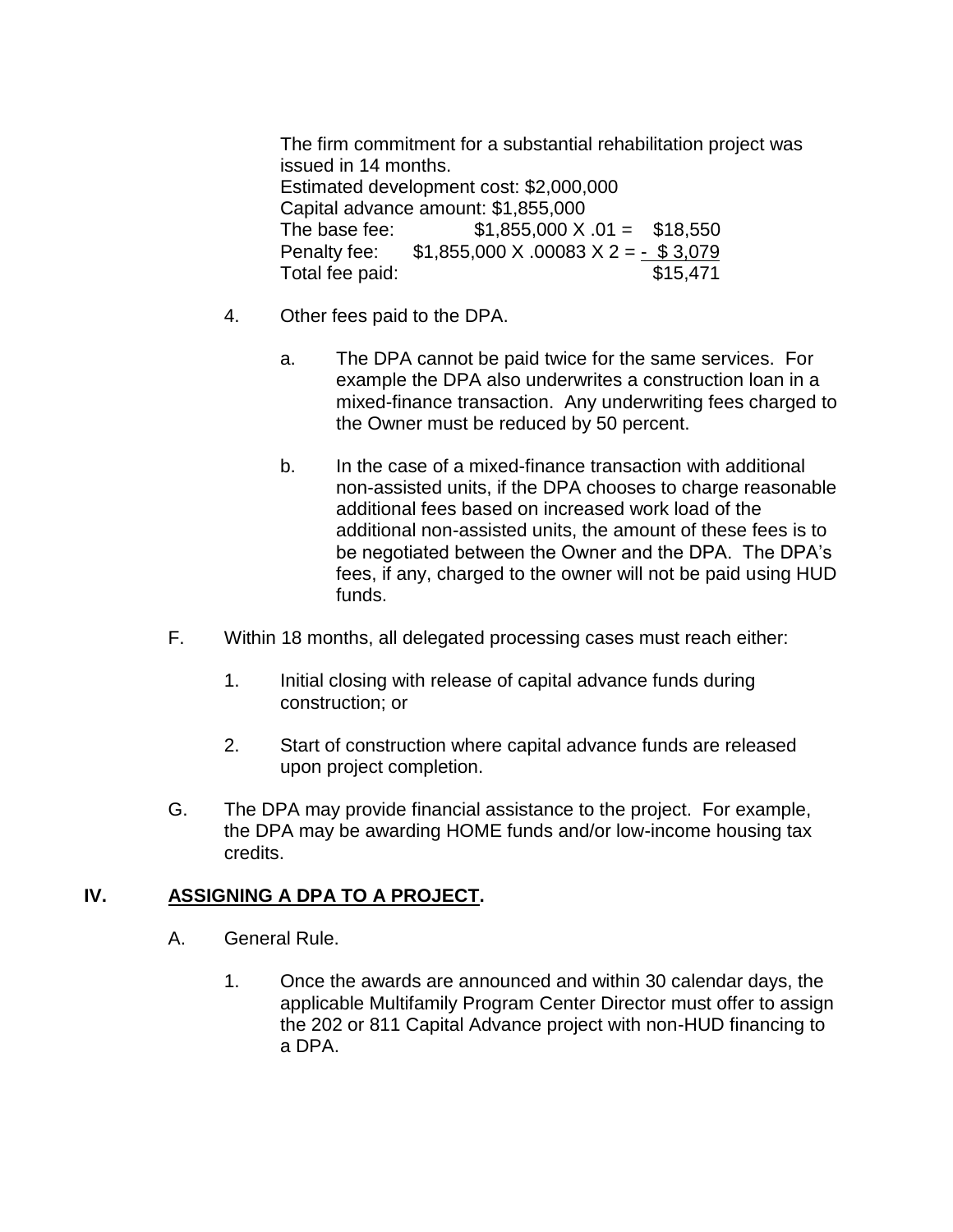- a. The applicable Multifamily Program Center immediately notifies the DPA, the sponsor, and the Office of Housing Assistance and Grant Administration (HAGA) by letter, of the proposed assignment. The letter and Appendix 1, Schedule of Projects, Form HUD 90000 dated 06/11, provide the DPA with basic project information for each project that may be assigned to the DPA. See Appendix 1, Proposed Delegation of Processing.
- b. The DPA has five (5) business days to accept or reject the assignment by responding to the applicable Multifamily Program Center Director's letter by completing Appendix 1. In its response, the DPA will indicate its level of involvement with the project. See section III.D. above.

#### *Note: The DPA may refuse an assignment without giving a reason. If the DPA does reject the assignment then the applicable Multifamily Program Center will process the project.*

- c. If the DPA accepts the assignment, the applicable Multifamily Program Center Director will provide the DPA with a complete copy of the application for funding and all supporting documentation, and the Agreement Letter.
- 2. The applicable Multifamily Program Center Director will immediately notify the Sponsor and (HAGA) in writing that the project has or has not been formally assigned to the DPA.
- B. Exceptions to the General Rule.

Once the awards are announced, if more than one DPA has jurisdiction over a particular project:

- 1. The applicable Multifamily Program Center Director will immediately:
	- a. Notify the Sponsor by letter that more than one DPA has jurisdiction over the project; and
	- b. Request that the Sponsor select one of the DPAs to process its project.
- 2. The Sponsor has five (5) business days to make a selection.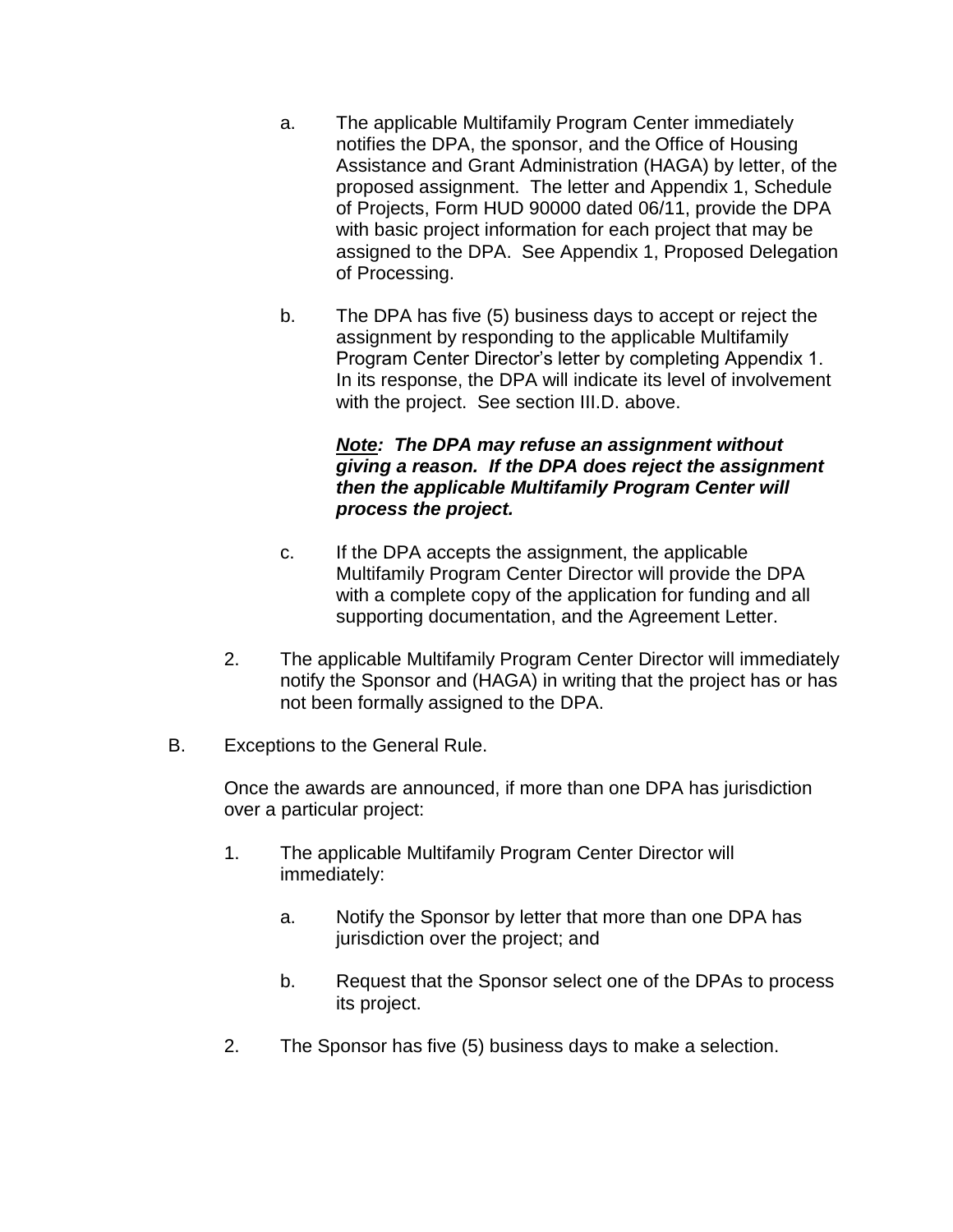- 3. If the Sponsor does not select a DPA, the applicable Multifamily Program Center Director will select one of the DPAs and propose the assignment.
- 4. If the selected DPA does not accept the assignment within five (5) business days then the applicable Multifamily Program Center Director will immediately offer the project to the other DPA.
- 5. If neither DPA accepts the assignment then the applicable Multifamily Program Center will process the project.

# **V. WAIVERS.**

### A. Regulatory Waivers**.**

Many of HUD's regulations are based on statutory requirements and cannot be waived. Only non-statutory regulatory requirements may be waived.

- 1. The Sponsor/Owner submits to the DPA's Director a request for a regulatory waiver along with any supporting documentation.
- 2. The DPA's Director may reject the proposal or forward the request to HAGA in HUD Headquarters, specifying the grounds for granting the waiver *and* recommending its approval. In addition, the DPA will provide a courtesy copy of the waiver request to the applicable Multifamily Program Center with jurisdiction.
- 3. HAGA reviews the waiver request and either rejects the request or prepares a recommendation for approval for the Assistant Secretary for Housing-FHA Housing Commissioner.
- 4. The Assistant Secretary for Housing-FHA Housing commissioner or his/her designee will either approve or disapprove the waiver request.
- 5. Headquarters notifies the DPA and the applicable Multifamily Program Center of the approval or rejection of the waiver request.
- 6. Regulatory waivers granted by HUD are published in the Federal Register on a quarterly basis.
- 7. HAGA retains any approved regulatory waivers and related documentation for five (5)years from the date the waiver is granted.
- 8. To the extent that any waiver takes longer than 30 days to approve or disapprove, such additional days shall not count against the overall 12-month timeframe for taking the project to firm commitment.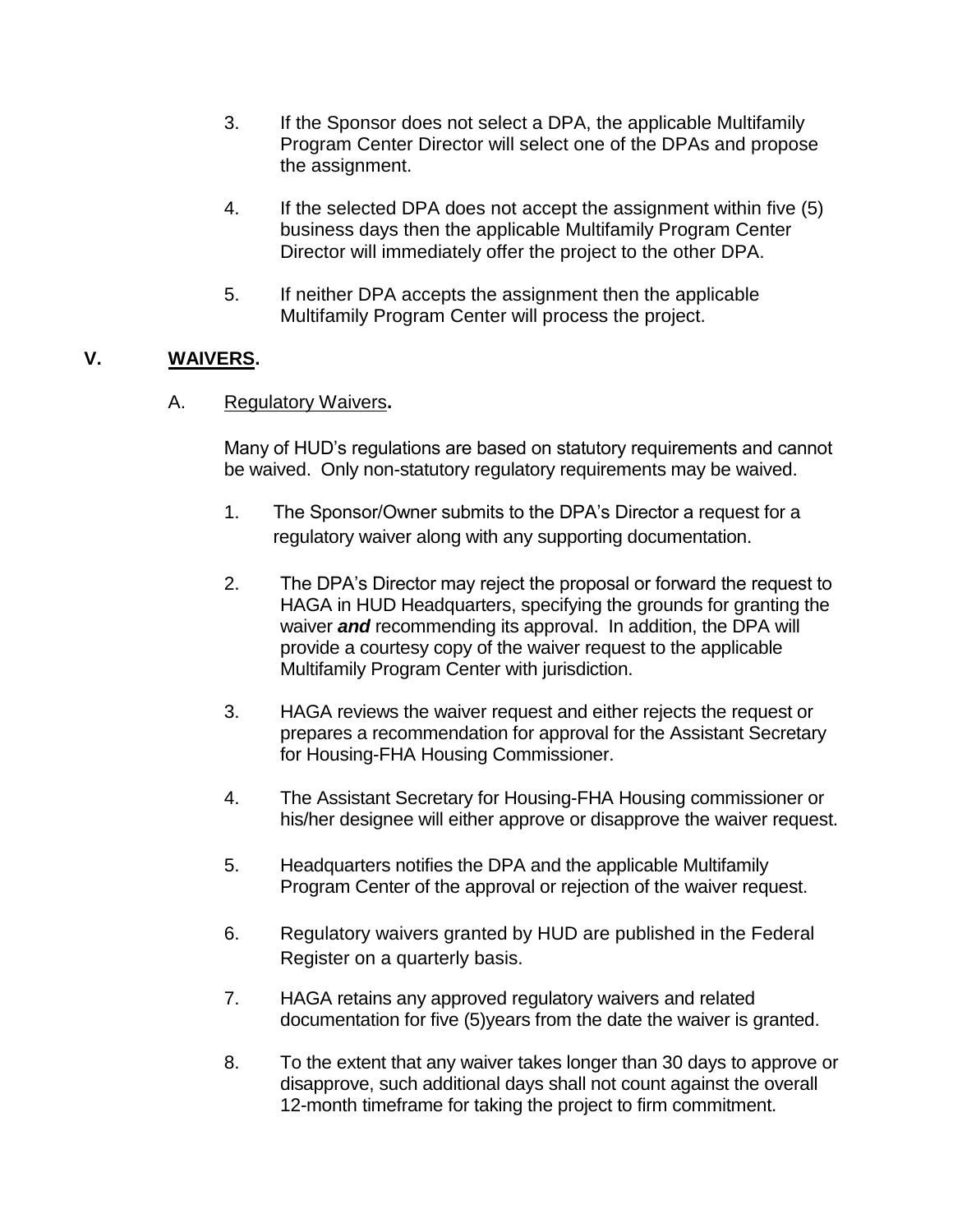## B. Directive Waivers.

The term "Directive" includes handbooks, guidelines, notices, interim notices and special directives such as Mortgagee Letters.

- 1. The Sponsor/Owner submits to the DPA Director, a request for a directive waiver along with any supporting documentation.
- 2. The DPA's Director may reject the proposal or prepare and forward form HUD-2, Request for Waiver of Housing Directive, to the applicable Multifamily Program Center Director, specifying the grounds for granting the waiver *and* recommending its approval.
- 3. The applicable Multifamily Program Center will either approve or disapprove the waiver request and notify the DPA of the approval or rejection of the waiver request.
- 4. The DPA will:
	- a. Notify the Sponsor/Owner in writing of the approval or disapproval of the waiver request;
	- b. Retain the original form HUD-2 and related documentation for three (3) years from the date the waiver is granted;
	- c. Make the form HUD-2 available for public inspection; and
	- d. Distribute copies of the form HUD-2:
		- 1) Following the instructions on the form, and
		- 2) With a copy sent to the applicable HUD Multifamily Program Center.
- 5. Applicable Multifamily Program Center Directors and DPAs have *no authority* to waive provisions of this notice.

Address any waiver requests for provisions of this notice to:

**Director** Office of Housing Assistance and Grant Administration (HAGA) Room 6134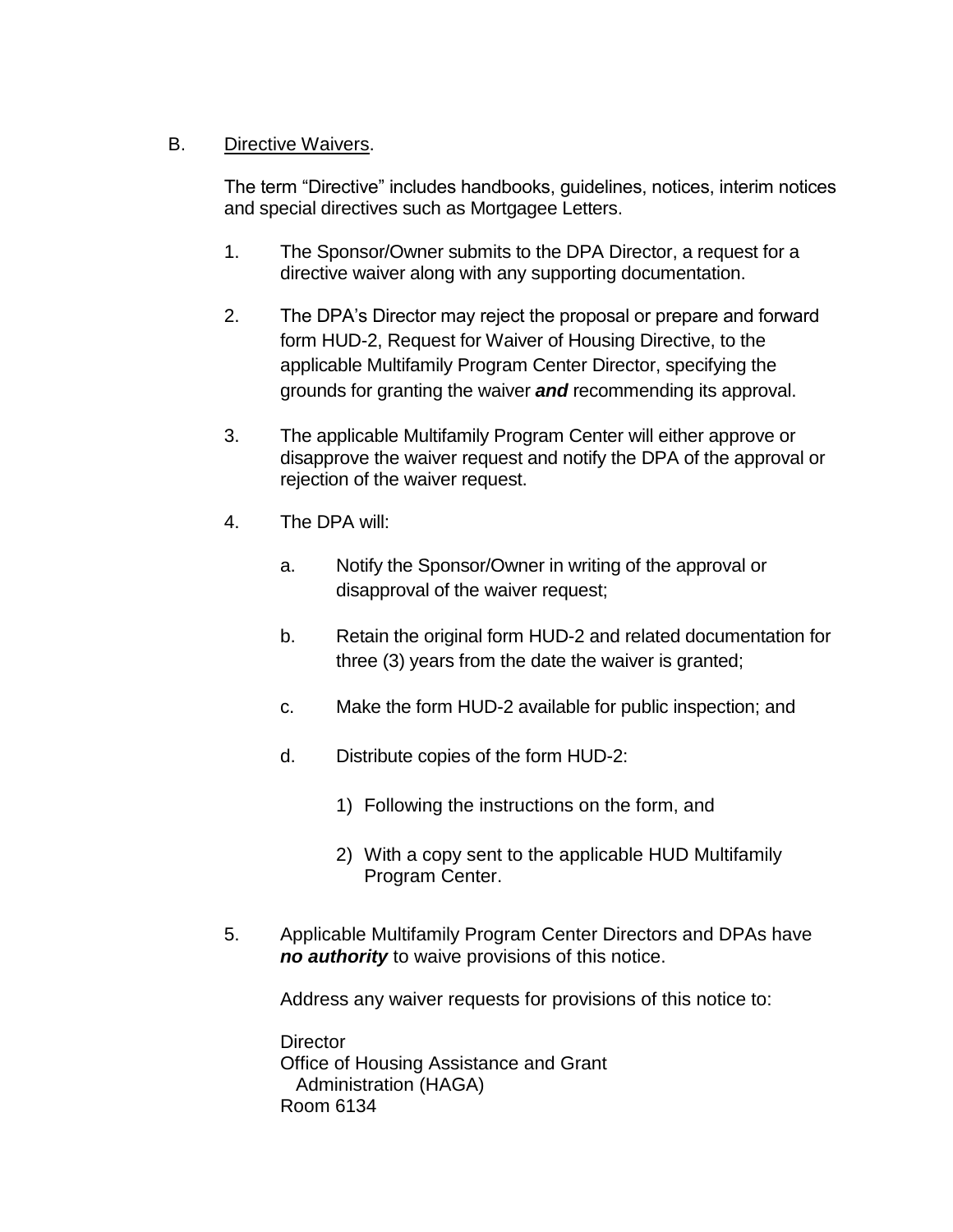Department of Housing and Urban Development 451 7th Street, SW Washington, DC 20410 Telephone No. 202.708.3000 FAX No. 202.708.3104

### **VI. HOW TO BECOME A RISK-SHARING LENDER OR A DELEGATED PROCESSING AGENCY.**

Any State or applicable housing agency that is not an approved risk sharing lender may apply for approval under HUD Handbook 4590.1, *Housing Finance Agency Risk-Sharing Pilot Program*.

Any State or applicable housing agency that only wants to be a DPA will still seek approval under Handbook 4590.1. However, since it is not seeking approval as a risk-sharing lender certain requirements of the program do not apply:

- The \$10,000 application fee;
- The reserve requirements; and
- Approval levels for risk-sharing.

For additional information about the risk sharing program please contact:

**Director** Office of Insured Multifamily Housing Development Room 6134 Department of Housing and Urban Development 451 7th Street, S.W. Washington, D.C. 20410 Telephone No. 202.708.1142 FAX No. 202.708.3104

#### **VII. SUBSIDY LAYERING REVIEW.**

- A. If a DPA accepts a project assignment, it must perform the subsidy layering review.
- B. Some State and applicable housing agencies have already signed a Memorandum of Understanding (MOU) with the applicable Multifamily Program Center to perform subsidy layering reviews.
- C. If no MOU exists then the DPA must sign a memorandum of understanding (MOU) with the applicable Multifamily Program Center. The standard MOU for subsidy layering reviews may be modified to cover only the Section 202 and Section 811 delegated processing projects.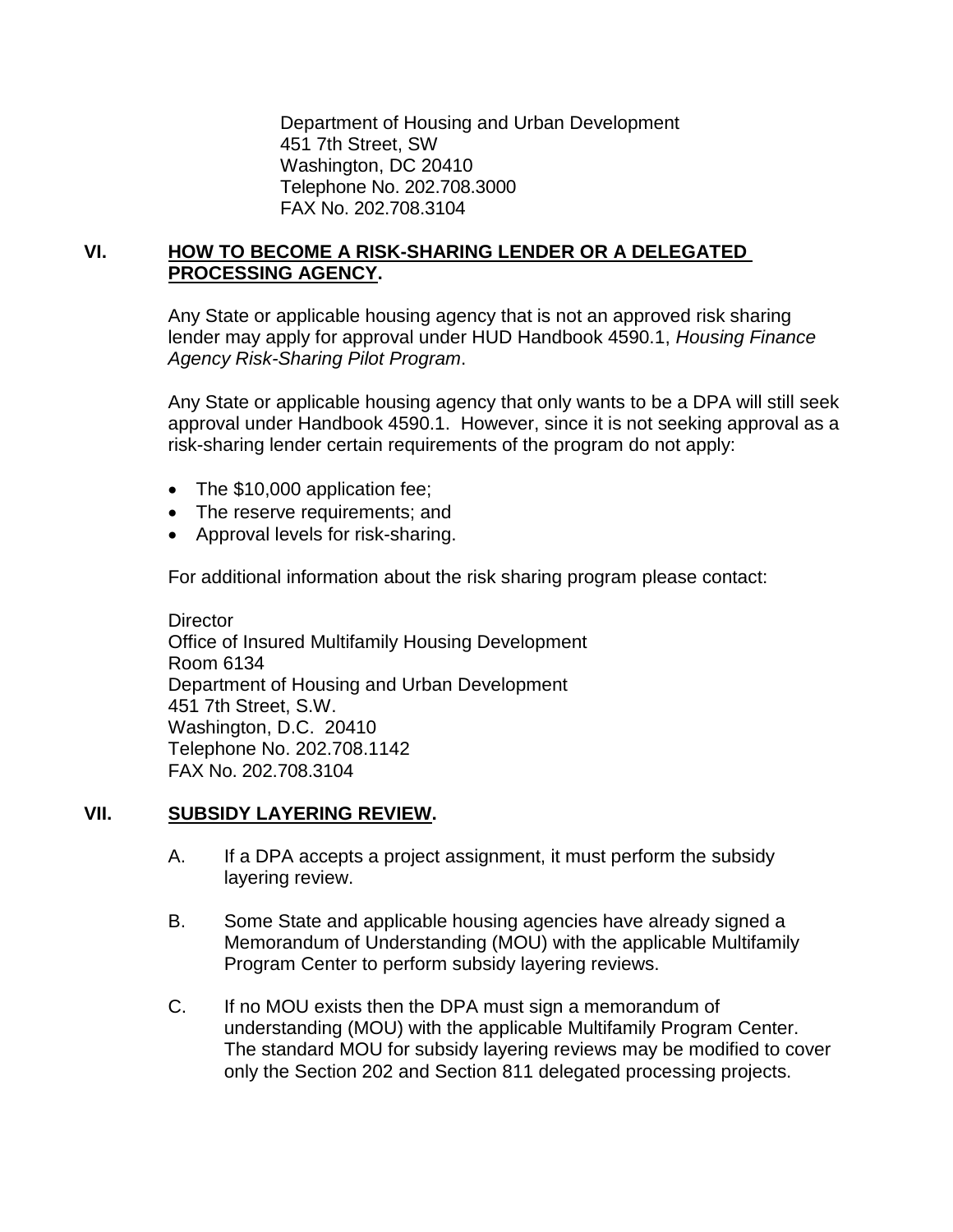### **VIII. ENVIRONMENTAL REVIEW.**

HUD will complete its environmental review on the project after awarding the capital advance and assigning the project to a DPA. The site is not approved until the environmental review is complete, therefore the firm commitment will not be issued until HUD has reported its findings to the DPA. The environmental review time does not count against the DPA's 12-month processing timeline. In the event that the environmental review is not complete at the time the DPA has performed all other possible underwriting duties, the DPA will notify the Program Center and meet to discuss a revised timeline based upon HUD's completion of the environmental review.

- A. If HUD finds the site acceptable but only with mitigation and the Project Owner cannot meet the mitigation requirements, or if HUD determines that even with mitigation, the site is unacceptable, the Fund Reservation award will be terminated. If the award is terminated the project will be withdrawn from the DPA. See Appendix 2, article 9 for compensation for withdrawn projects.
- B. In the event of mitigation, the DPA will administer HUD's mitigation requirements as part of their responsibilities for processing the firm commitment. If mitigation is to occur during the construction period and the DPA did not elect to act as construction administrator under Section III.C, HUD will administer the mitigation requirements.
- C. If a new site is necessary after award, HUD retains responsibility for all environmental reviews that may be required after a project is assigned to a DPA. In such cases, property acquisition and construction activities at the new site may not proceed or be contracted until HUD's environmental review is completed and HUD approves the new site. In all cases, the DPA shall refer to HUD any environmental issues, including unanticipated site conditions or historic or archaeological discoveries that arise during its assignment.

## **IX. CERTIFICATIONS.**

The DPA must submit signed certifications, found in Appendix 3, Delegated Processing Certifications, Form HUD 90002, from staff and subcontractors that worked on the project underwriting.

## **X. MULTIFAMILY HUB LOG.**

Each applicable Multifamily Program Center must maintain a log to make sure that delegated processing applications are properly identified and processed in a timely manner.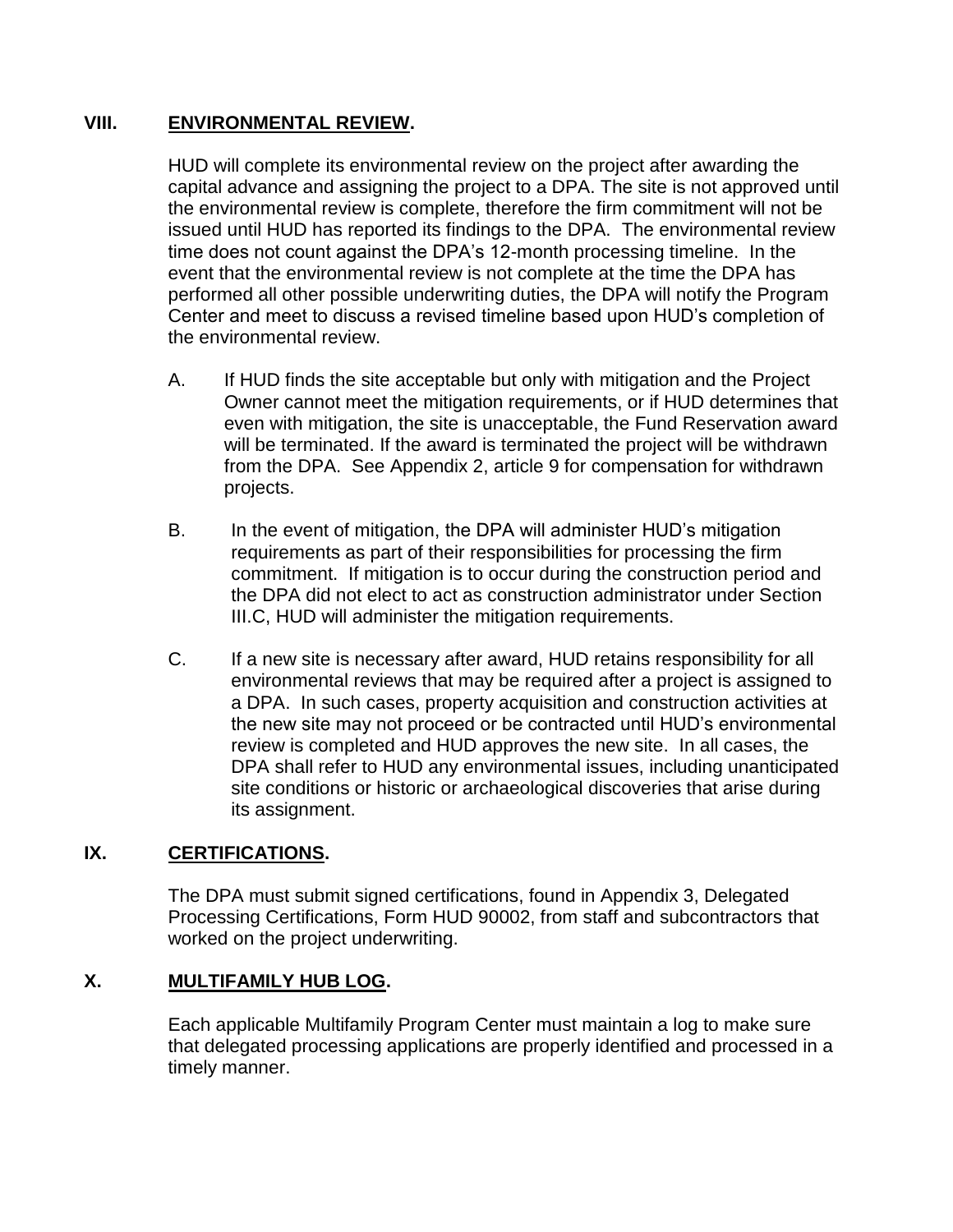### **XI. QUALITY CONTROL MONITORING.**

Monitoring of a DPA will be based on Chapter 7 of HUD Handbook 4950.1, Housing Finance Agency Risk-Sharing Pilot Program.

### **XII. TERMINATION OF THE DELEGATED PROCESSING AGREEMENT.**

Since a DPA is under agreement with HUD, unsatisfactory performance may result in termination of the agreement.

- A. The applicable Multifamily Program Center will document the basis for any termination of the Delegated Processing Agreement ("Agreement") in accordance with Article 14 of the Agreement. The copies of the material will be sent to both the DPA and HAGA.
- B. HAGA will review the documentation and determine if there is sufficient reason to either:
	- 1. Issue a warning letter to the DPA; or
	- 2. Recommend to the Deputy Assistant Secretary for Multifamily Housing or their designee that a termination hearing is warranted.
- C. The Deputy Assistant Secretary for Multifamily Housing or their designee will hold a hearing on the charges.
	- 1. The DPA will be given an opportunity to present evidence that refutes the charges.
	- 2. HAGA will present the applicable Multifamily Program Center's case at the hearing.
- D. Within 10 business days of the hearing, the Deputy Assistant Secretary for Multifamily Housing or their designee will issue a final ruling on the matter.

### **XIII. ANNUAL REPORT.**

Each DPA shall submit to the Director of HAGA an annual summary of the DPA's experience under the Agreement and the DPA's evaluation and recommendations for improving the Section 202 and Section 811 programs based on its participation in the delegated processing program.

## **IX. PROCEDURE FOR COMPENSATING A DPA.**

A. The DPA submits to the applicable Multifamily Program Center Director two invoices for payment of fees.